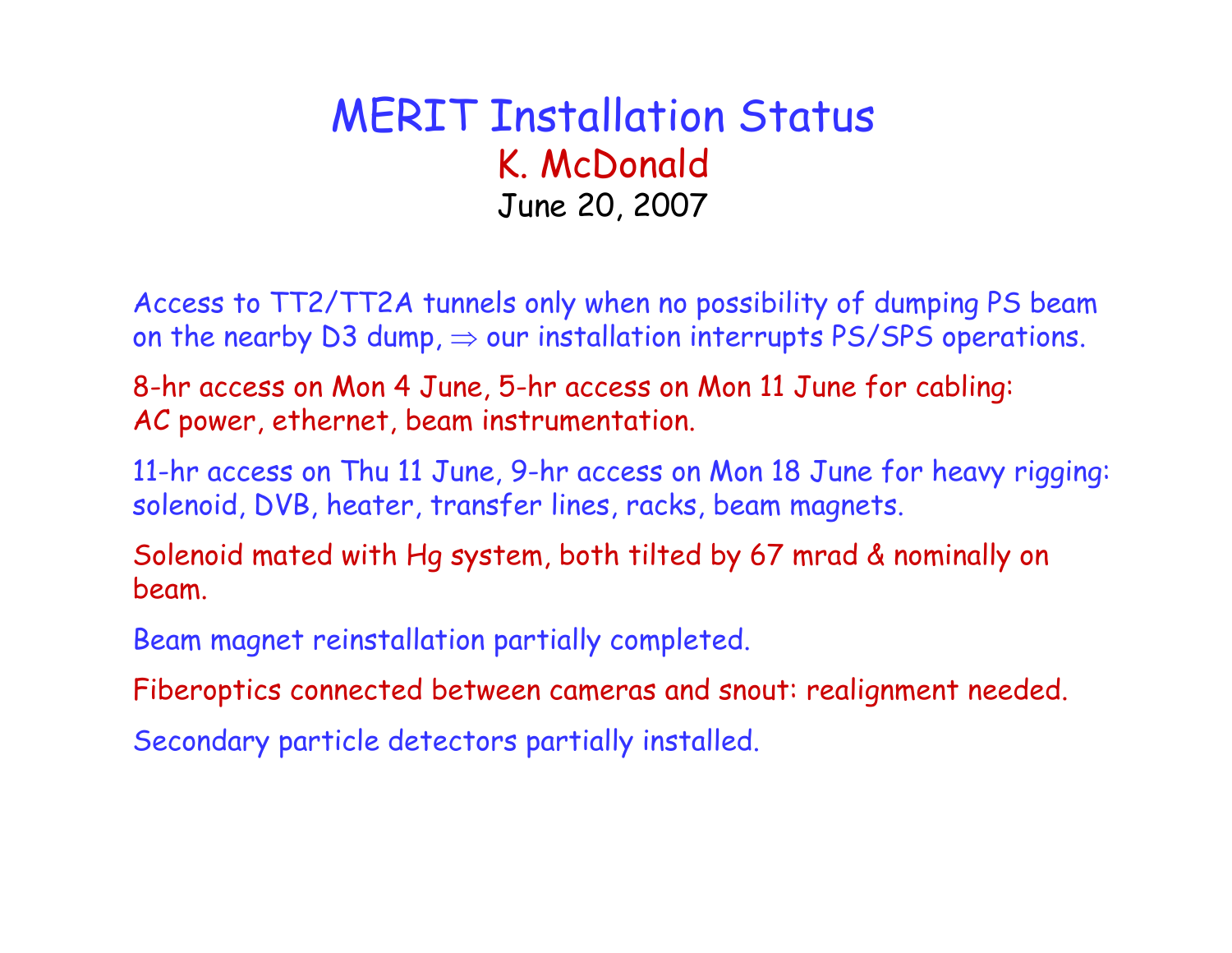# Lowering of Solenoid into TT2 tunnel, 14 June

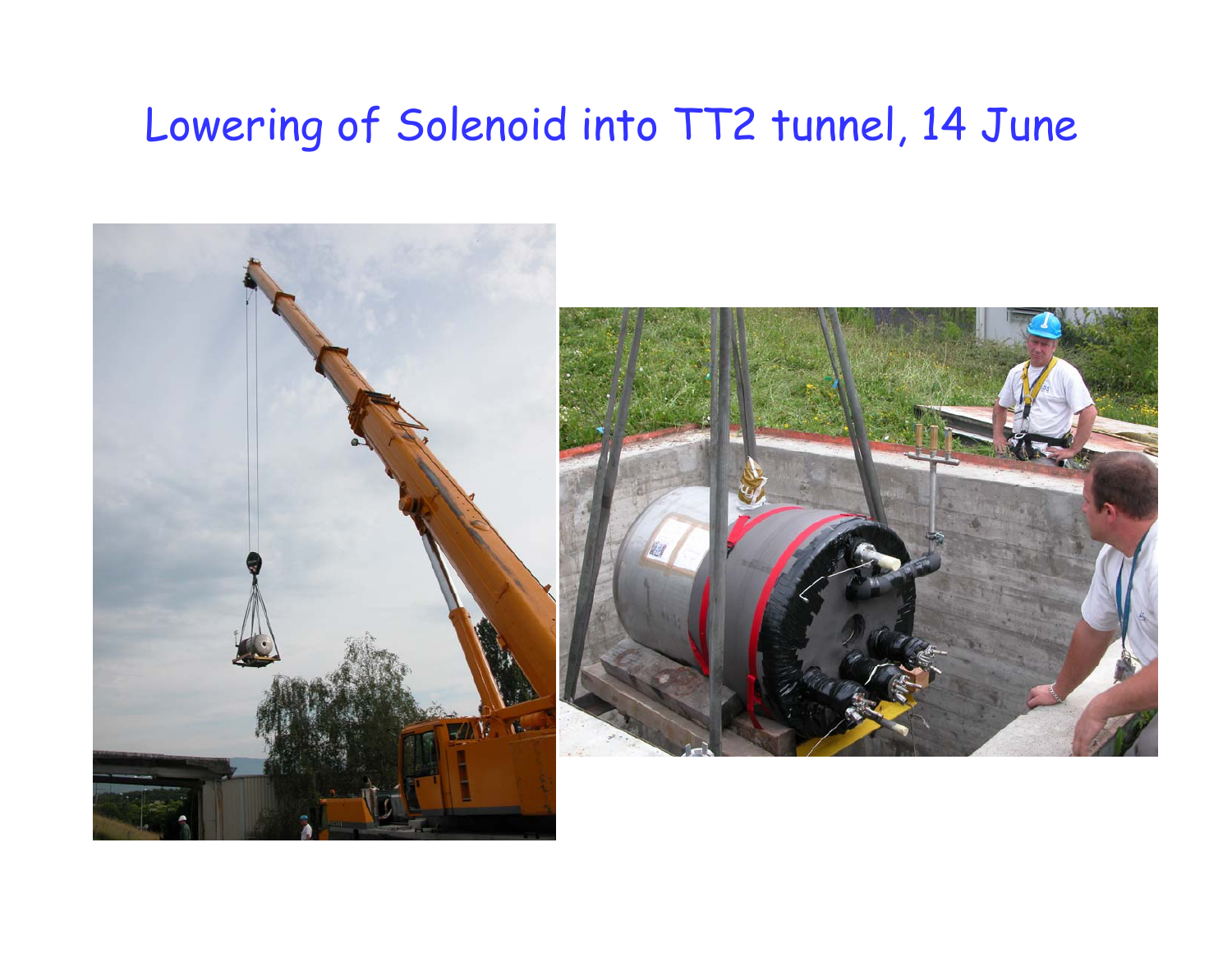# Mating of Solenoid and Hg System, 14 June



### Al bus bars mounted, 18 June

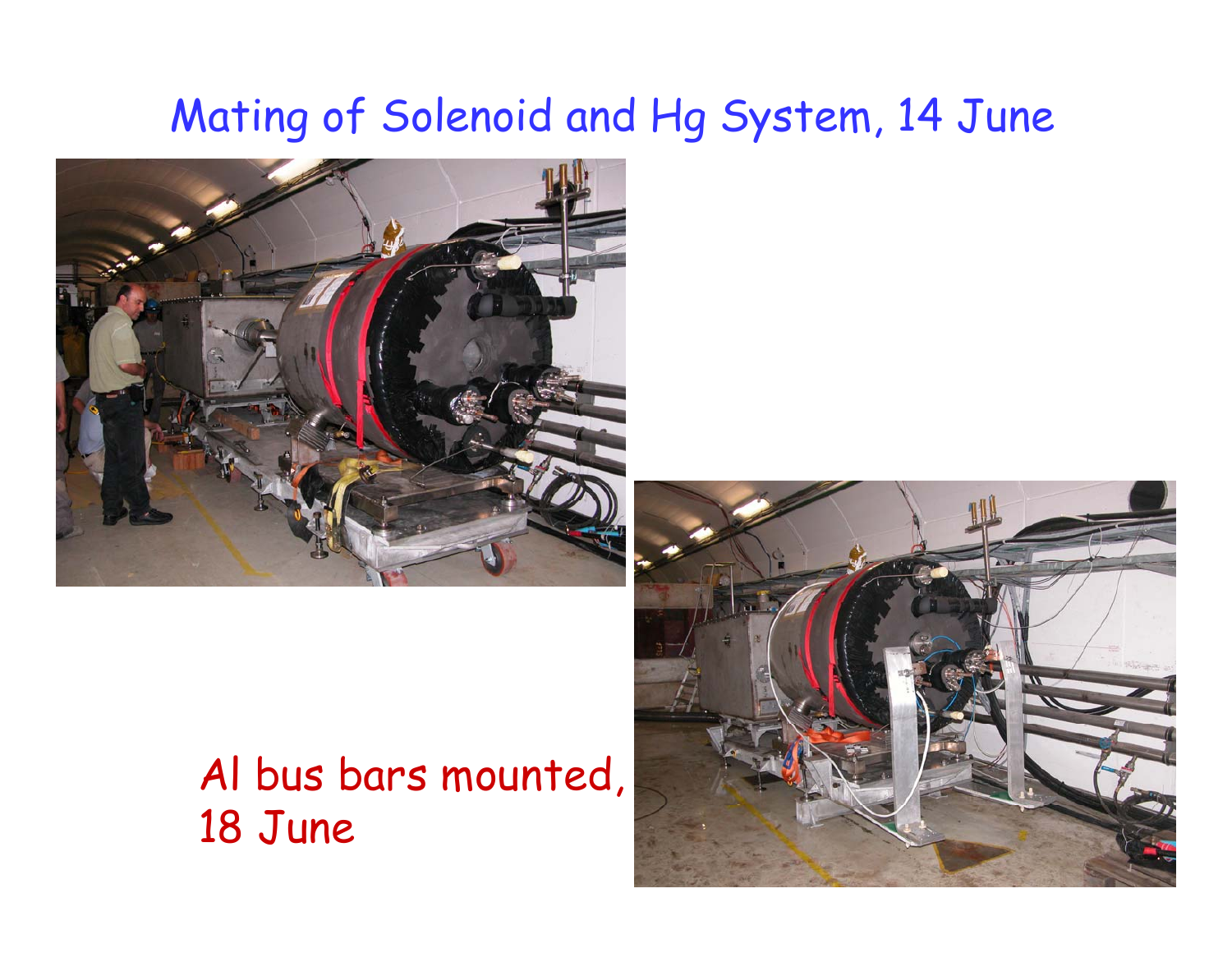### DVB and Heater Installation, 14 June

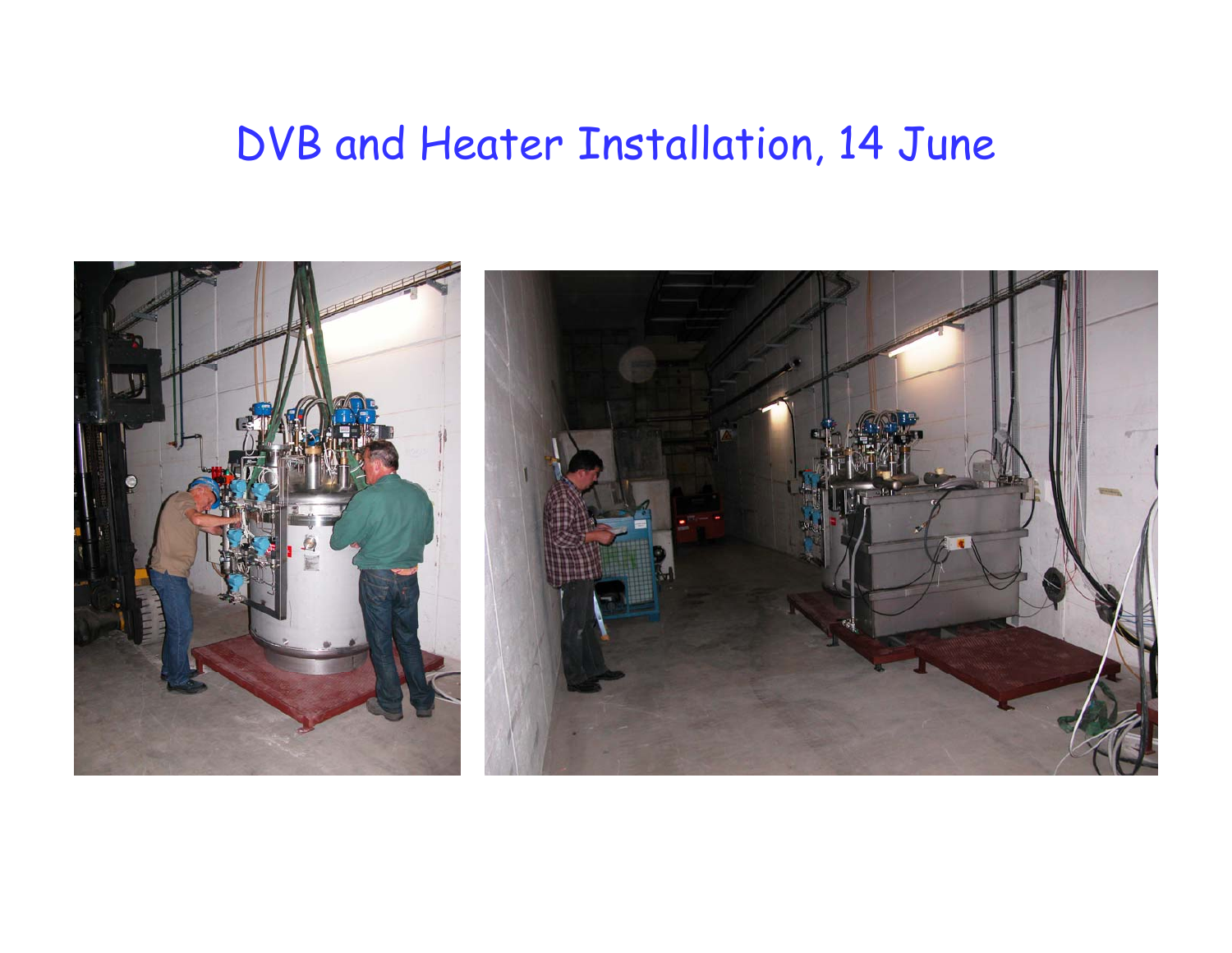#### Vertical bend reinstalled, beam collimator installed, beam monitors installed, 18 June

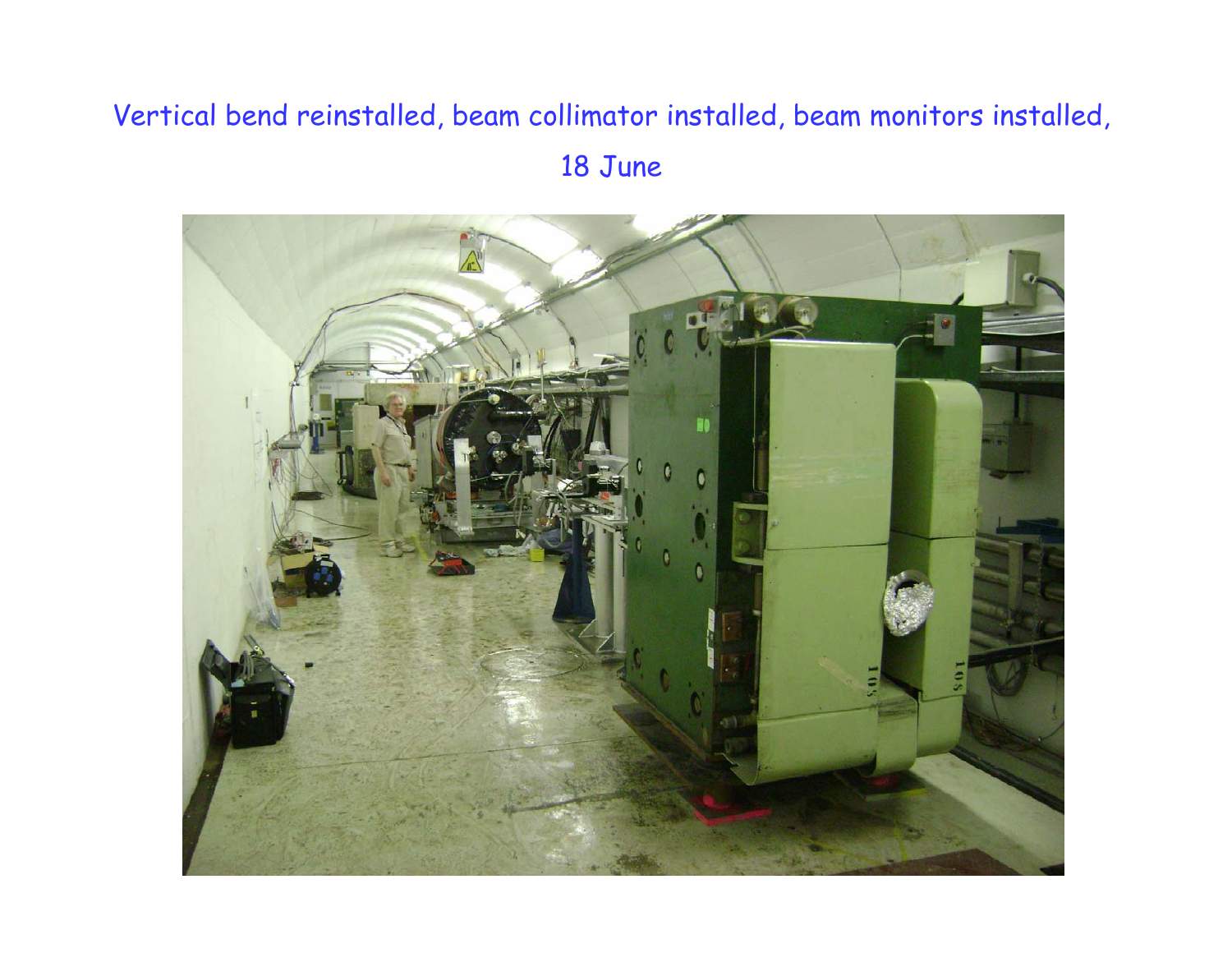#### Partial Installation of Secondary Particle Detectors, 18 June



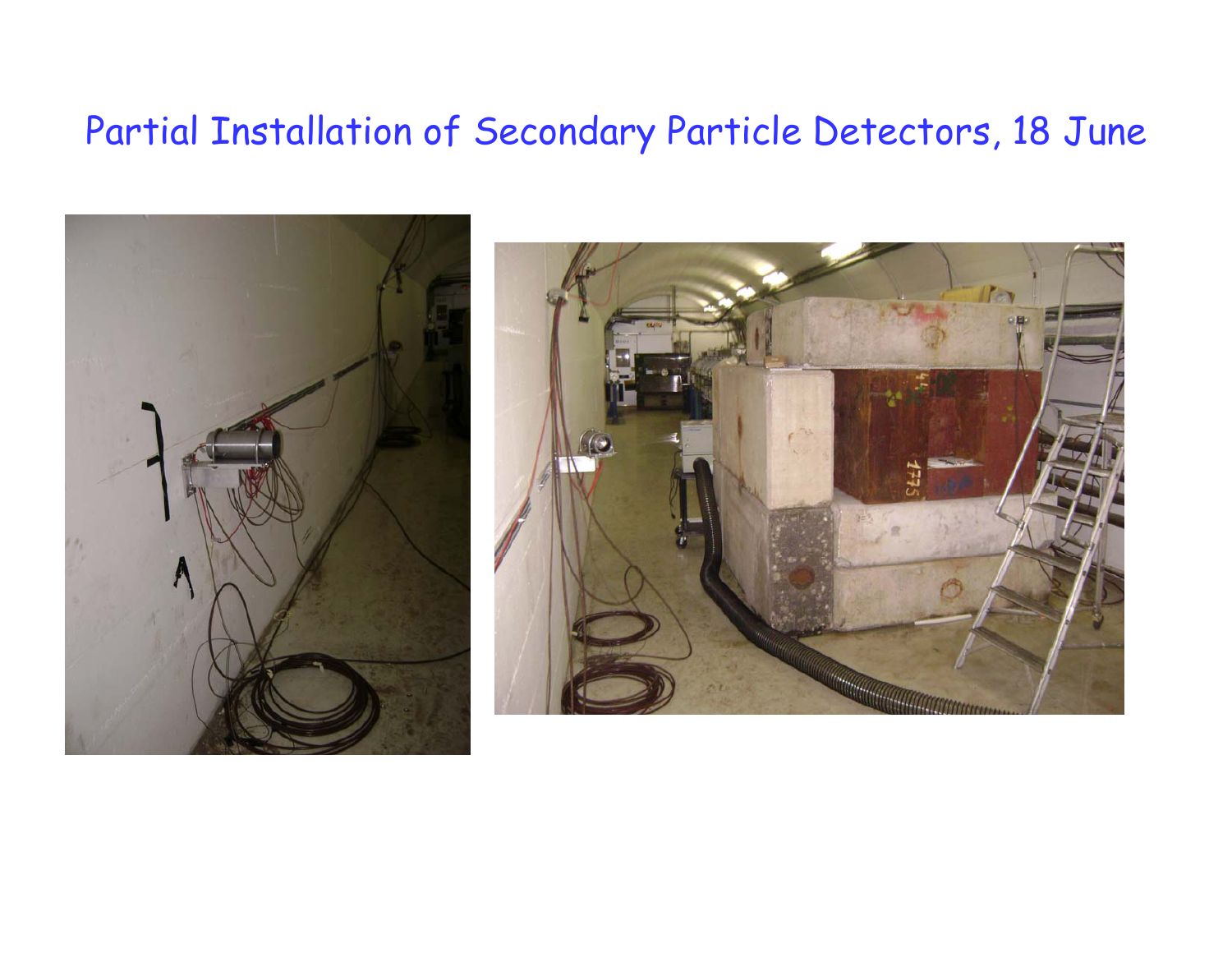## Fiberoptics Connected, 18 June

The fragile fibers remain somewhat exposed! Groundwater leak at lower end of cable penetration!



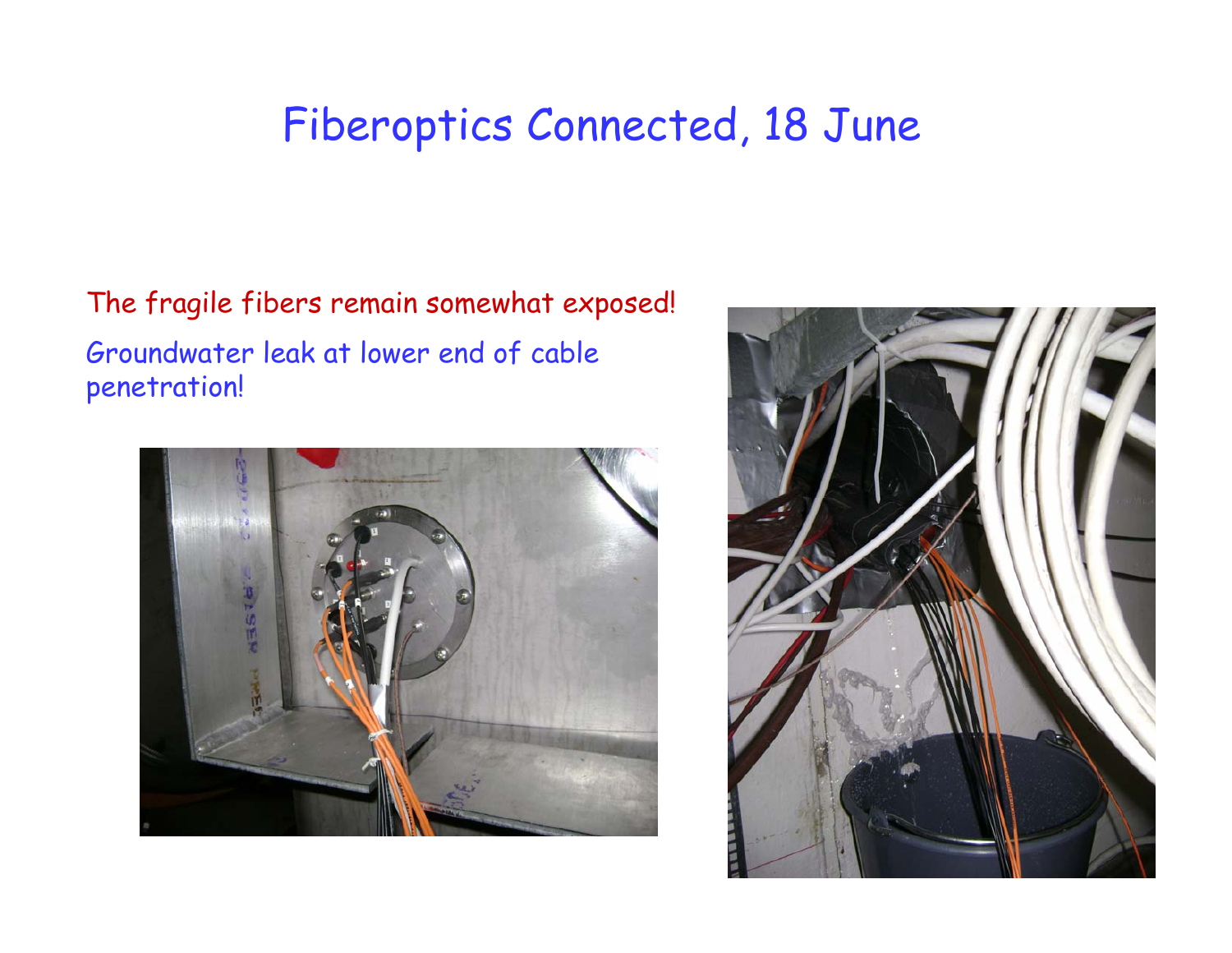## To Do:

1st 8-hr access:

Complete reinstallation of beamline components.

Connect solenoid power and instrumentation.

Realign fiberoptics.

Complete installation of secondary particle detectors.

[Begin installation of cryo lines, if ATLAS schedule permits.]

2nd (3rd) 8-hr access(es):

Complete installation of cryo system.

None of these accesses are presently scheduled.